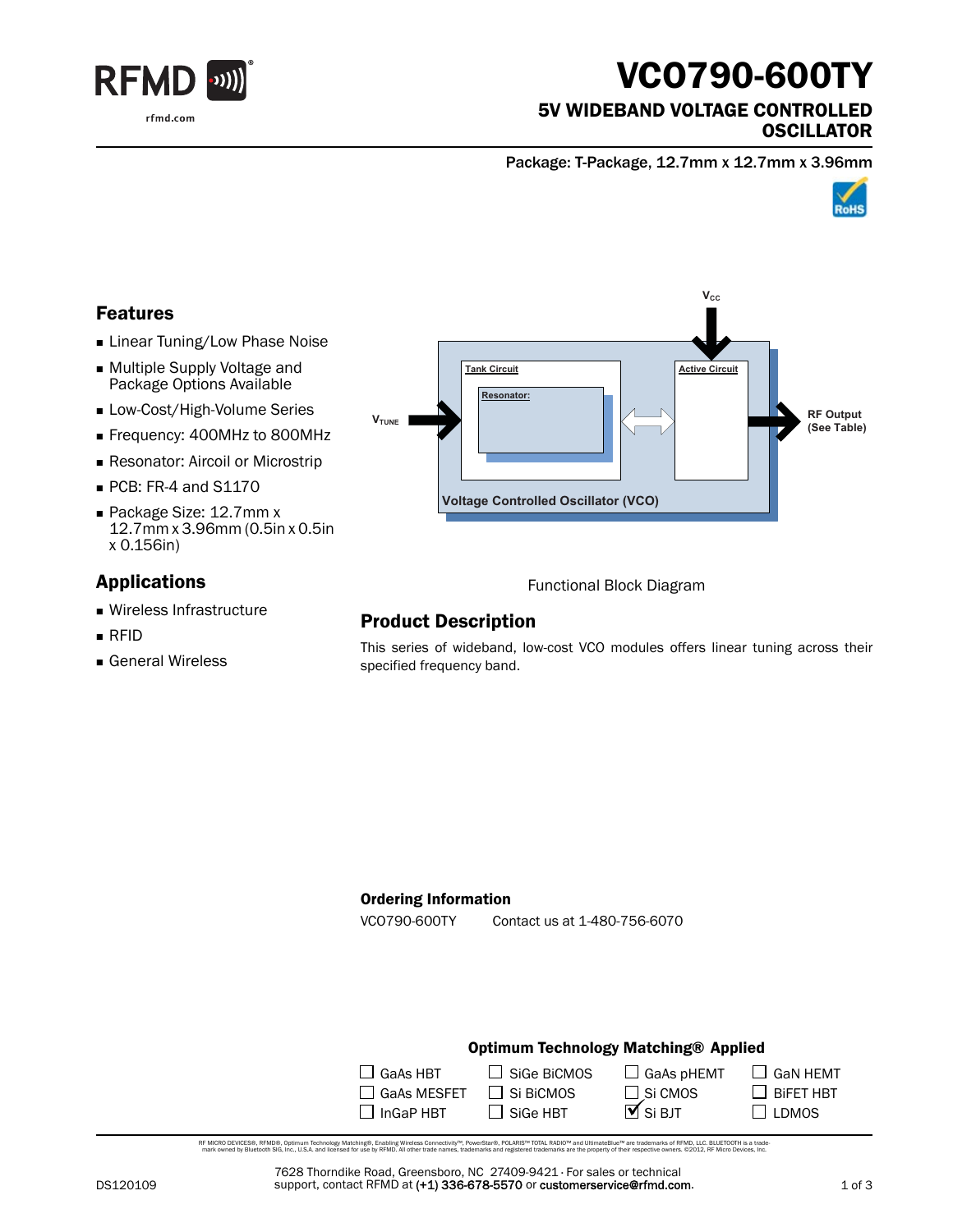# VCO790-600TY



#### Absolute Maximum Ratings

| <b>Parameter</b>              | Rating          | Unit |
|-------------------------------|-----------------|------|
| Operating Ambient Temperature | $-40$ to $+70$  | °C   |
| Storage Temperature           | $-55$ to $+125$ | °C   |



#### Caution! ESD sensitive device.

Exceeding any one or a combination of the Absolute Maximum Rating conditions may<br>cause permanent damage to the device. Extended application of Absolute Maximum<br>Rating conditions to the device may reduce device reliability. tions is not implied.

The information in this publication is believed to be accurate and reliable. However, no<br>responsibility is assumed by RF Micro Devices, Inc. ("RFMD") for its use, nor for any<br>infringement of patents, or other rights of thi



RoHS (Restriction of Hazardous Substances): Compliant per EU Directive 2002/95/EC.

| Parameter                 | <b>Specification</b> |                |        | <b>Condition</b> |                   |
|---------------------------|----------------------|----------------|--------|------------------|-------------------|
|                           | Min.                 | Typ.           | Max.   | <b>Unit</b>      |                   |
| <b>Overall</b>            |                      |                |        |                  |                   |
| Frequency Range           | 400                  |                | 800    | <b>MHz</b>       |                   |
| <b>Tuning Voltage</b>     | 0.5                  | $\overline{2}$ |        | $V_{DC}$         | 400MHz            |
|                           |                      | 14             | 20     | $V_{DC}$         | 800MHz            |
| <b>Tuning Sensitivity</b> | 15                   | 22             | 30     | MHz/V            | 400MHz            |
|                           | 24                   | 30             | 36     | MHz/V            | 500MHz            |
|                           | 24                   | 30             | 36     | MHz/V            | 600MHz            |
|                           | 24                   | 30             | 36     | MHz/V            | 700MHz            |
|                           | 24                   | 30             | 36     | MHz/V            | 800MHz            |
| <b>Output Power</b>       | 1.5                  | 5.5            | 9.5    | dBm              |                   |
| <b>Output Phase Noise</b> |                      | $-72$          | $-66$  | dBc/Hz           | 1kHz              |
|                           |                      | $-102$         | $-96$  | dBc/Hz           | 10 <sub>kHz</sub> |
|                           |                      | $-122$         | $-116$ | dBc/Hz           | 100kHz            |
| Harmonic Suppression      |                      | $-5$           | $-2.5$ | dBc              | 2nd harmonic      |
|                           |                      | $-12$          | $-6$   | dBc              | 3rd harmonic      |
| Spurious (Non-Harmonic)   |                      |                | $-80$  | dBc              |                   |
| <b>Frequency Pushing</b>  |                      | 0.5            | 2      | MHz p-p          | 4.75V to 5.25V    |
| <b>Frequency Pulling</b>  |                      | $\overline{2}$ | 5      | MHz p-p          | 12dB RL           |
| Tuning Port Capacitance   |                      | 220            |        | pF               |                   |
| Output Impedance          |                      | 50             |        | $\Omega$         |                   |
| <b>Power Supply</b>       |                      |                |        |                  |                   |
| <b>Operating Voltage</b>  | 4.75                 | 5              | 5.25   | $\vee$           |                   |
| <b>Supply Current</b>     |                      | 23             | 30     | mA               |                   |